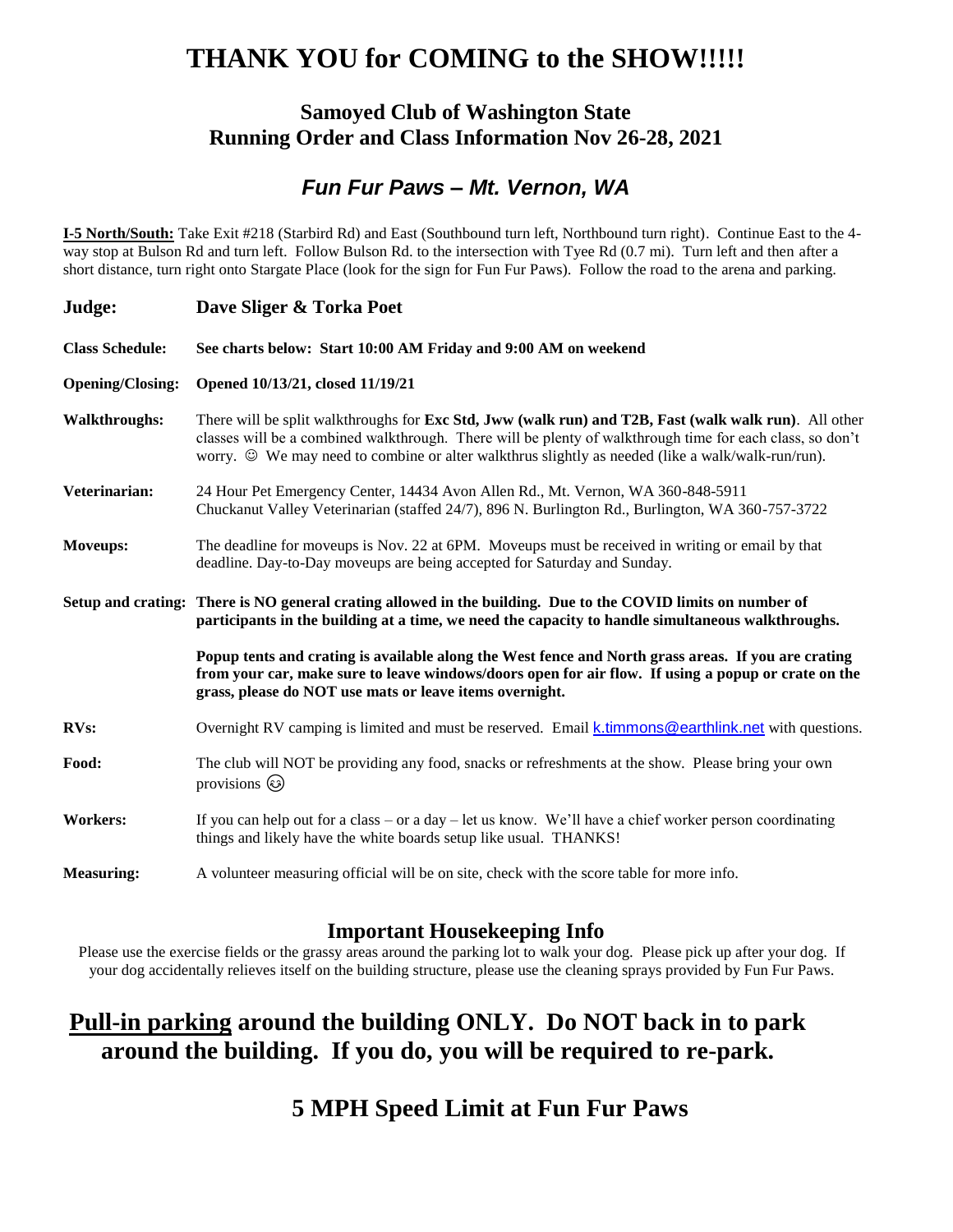# **COVID Specific Information**

| Masks:                | The state of Washington is now "Open" but masks are required indoors regardless of vaccination status.<br>Here are the listed exclusions from the state website: WA State DOH - Mask Requirements Link                                                                                                                                                                                                                                                                                                                                                                                                                                                                    |  |  |  |  |  |  |  |  |  |
|-----------------------|---------------------------------------------------------------------------------------------------------------------------------------------------------------------------------------------------------------------------------------------------------------------------------------------------------------------------------------------------------------------------------------------------------------------------------------------------------------------------------------------------------------------------------------------------------------------------------------------------------------------------------------------------------------------------|--|--|--|--|--|--|--|--|--|
|                       | Children under five years of age. However, children age two to four years old can wear a mask under<br>$\bullet$<br>close adult supervision. Children under two years of age should not wear a mask due to the risk of<br>suffocation.<br>People with a medical or mental health condition or disability that prevents them from wearing a mask<br>٠<br>Fully vaccinated workers who are working alone or in an area not accessible to the public<br>$\bullet$<br>Athletes who play indoor sports and who are actively engaged in competition or practice (masks are<br>still required on sidelines and in team meetings)<br>Small indoor private gatherings<br>$\bullet$ |  |  |  |  |  |  |  |  |  |
| <b>Access Inside:</b> | We have full access inside the building !! Still no chairs or crates allowed indoors, but at least you can<br>come in and watch people's runs !                                                                                                                                                                                                                                                                                                                                                                                                                                                                                                                           |  |  |  |  |  |  |  |  |  |
| <b>Course Maps:</b>   | We will not be providing general paper copies of course maps. Maps will be made available on our<br>website - r2agility.net (and will be available on the local WiFi system as well) sometime after <b>midnight</b> .<br>Judges are not allowed to send us maps until after midnight and we will make every effort to email/post<br>them. Maps will be posted at a couple of places around the area.                                                                                                                                                                                                                                                                      |  |  |  |  |  |  |  |  |  |
| <b>Gate Check-in:</b> | We will have a normal gate steward with a paper gate sheet, but will also be using an electronic gate<br>checking and monitoring system available by any internet or wifi enabled device with a web browser.                                                                                                                                                                                                                                                                                                                                                                                                                                                              |  |  |  |  |  |  |  |  |  |
|                       | The new system allows you to check-in, mark conflict or absent, see progress, and live scores as they are<br>entered into the computer. Please check the status to make sure your runs are correct.                                                                                                                                                                                                                                                                                                                                                                                                                                                                       |  |  |  |  |  |  |  |  |  |
|                       | Maps will also be available on the same page (internet or local) sometime after midnight.                                                                                                                                                                                                                                                                                                                                                                                                                                                                                                                                                                                 |  |  |  |  |  |  |  |  |  |
| <b>Results:</b>       | Results will be posted and will be available on the same web page as the running order.                                                                                                                                                                                                                                                                                                                                                                                                                                                                                                                                                                                   |  |  |  |  |  |  |  |  |  |
| <b>COVID Waiver:</b>  | Not required anymore!                                                                                                                                                                                                                                                                                                                                                                                                                                                                                                                                                                                                                                                     |  |  |  |  |  |  |  |  |  |

| Via Internet – Open a browser and go to<br>www.r2agility.net | Via WiFi: Turn on WiFi. Select this network:<br>R2Net (local router) – no password needed<br>Open a browser and go to 192.168.1.7 |
|--------------------------------------------------------------|-----------------------------------------------------------------------------------------------------------------------------------|
|                                                              |                                                                                                                                   |

Most devices have a QR scanner (like QR Droid for Android devices) that will automatically scan the code and open up the browser to that address. Saves typing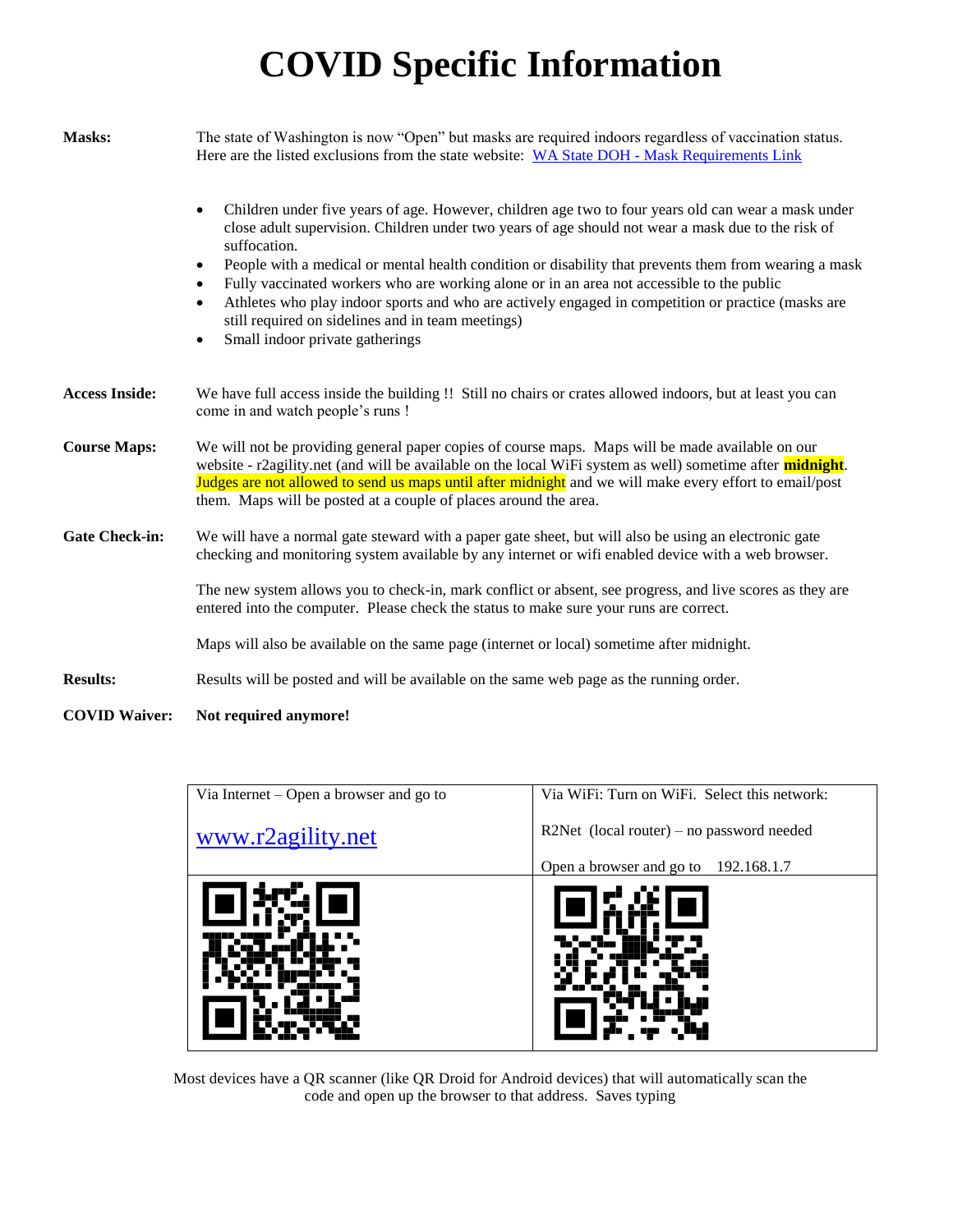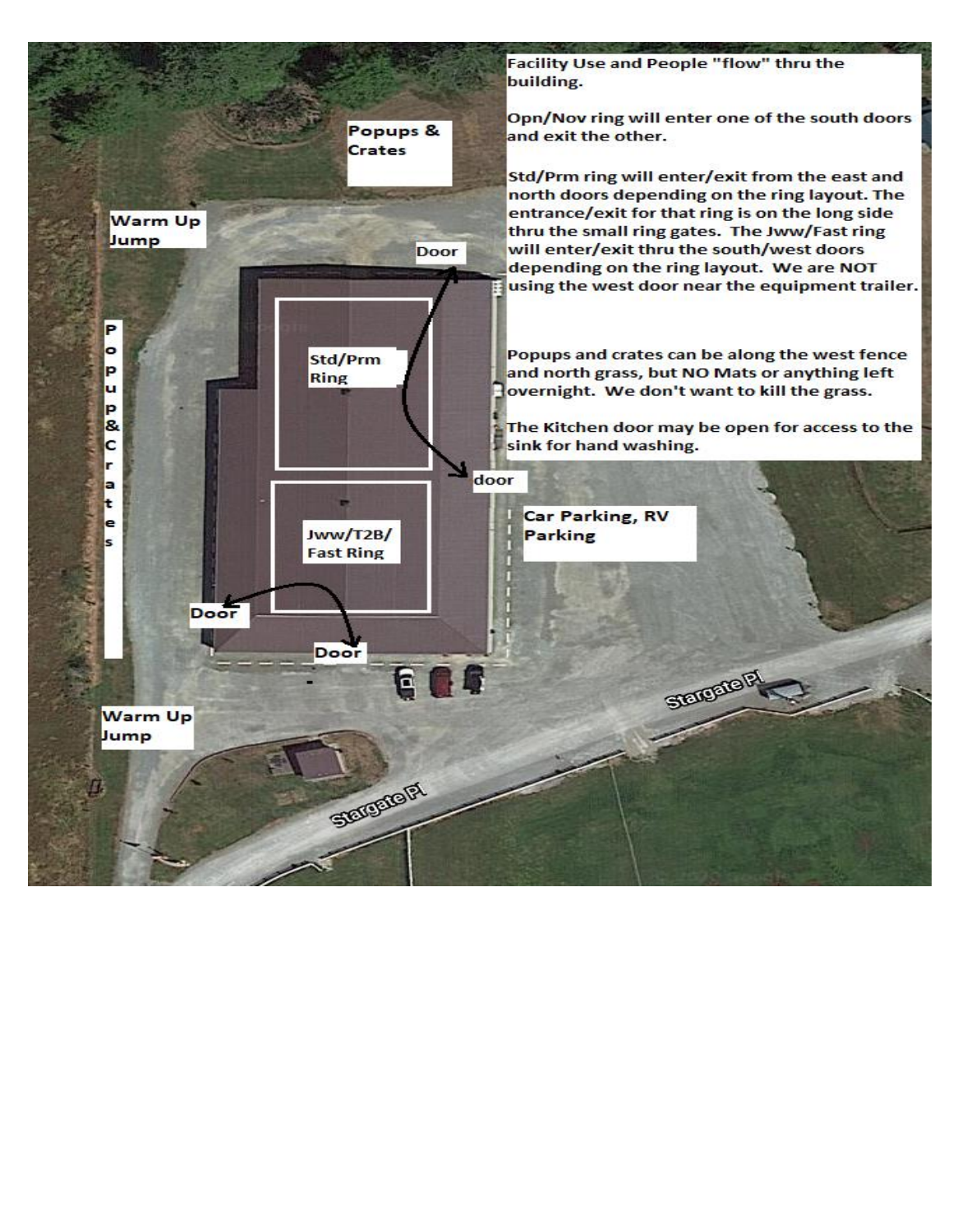|                                                                                                                                                                                | <b>Ring 1</b> |                                                                                 | Ring 2 |                                                                                 |  |  |
|--------------------------------------------------------------------------------------------------------------------------------------------------------------------------------|---------------|---------------------------------------------------------------------------------|--------|---------------------------------------------------------------------------------|--|--|
| Friday                                                                                                                                                                         |               |                                                                                 |        |                                                                                 |  |  |
| 10:00 AM start                                                                                                                                                                 |               |                                                                                 |        | <b>Fast Exc/Opn/Nov</b><br>Walk $(24-20)$<br><b>Walk (16-4)</b>                 |  |  |
| <b>Tall to Small</b><br>First time in each ring is accurate,<br>all others are estimates. Plan to be<br>at the trial site well before the<br>listed time in case we run early. | 10:30         | Prm Jww<br><b>Walk</b><br><b>Run</b>                                            | 10:00  | Run all heights / classes                                                       |  |  |
|                                                                                                                                                                                |               |                                                                                 |        | <b>Course Change</b>                                                            |  |  |
|                                                                                                                                                                                | 11:45         | <b>Course Change</b><br>Prm Std<br><b>Walk</b><br><b>Run</b>                    | 11:35  | T2B<br>Walk (24-20)<br><b>Walk (16-4)</b><br><b>Run</b>                         |  |  |
|                                                                                                                                                                                | 1:05          | <b>Course Change</b><br><b>Exc Std</b><br><b>Walk 24-20</b><br><b>Run 24-20</b> | 12:45  | <b>Course Change</b><br>Nov Jww<br><b>Walk</b><br><b>Run</b>                    |  |  |
|                                                                                                                                                                                | 2:00          | Walk 16<br><b>Run 16</b>                                                        | 1:40   | <b>Course Change</b><br><b>Open Jww</b><br>Walk<br><b>Run</b>                   |  |  |
|                                                                                                                                                                                | 3:00          | <b>Walk 12-4</b><br><b>Run 12-4</b>                                             | 2:35   | <b>Course Change</b><br><b>Exc Jww</b><br><b>Walk 24-20</b><br><b>Run 24-20</b> |  |  |
|                                                                                                                                                                                |               | <b>Course Change</b><br><b>Open Std</b>                                         | 3:20   | Walk 16<br><b>Run 16</b>                                                        |  |  |
|                                                                                                                                                                                | 4:00          | <b>Walk</b><br>Run                                                              | 4:00   | <b>Walk 12-4</b><br><b>Run 12-4</b>                                             |  |  |
|                                                                                                                                                                                | 5:00          | <b>Course Change</b><br><b>Novice Std</b><br><b>Walk</b><br>Run                 | 4:25   | <b>Done</b>                                                                     |  |  |
|                                                                                                                                                                                | 5:20          | Done                                                                            |        |                                                                                 |  |  |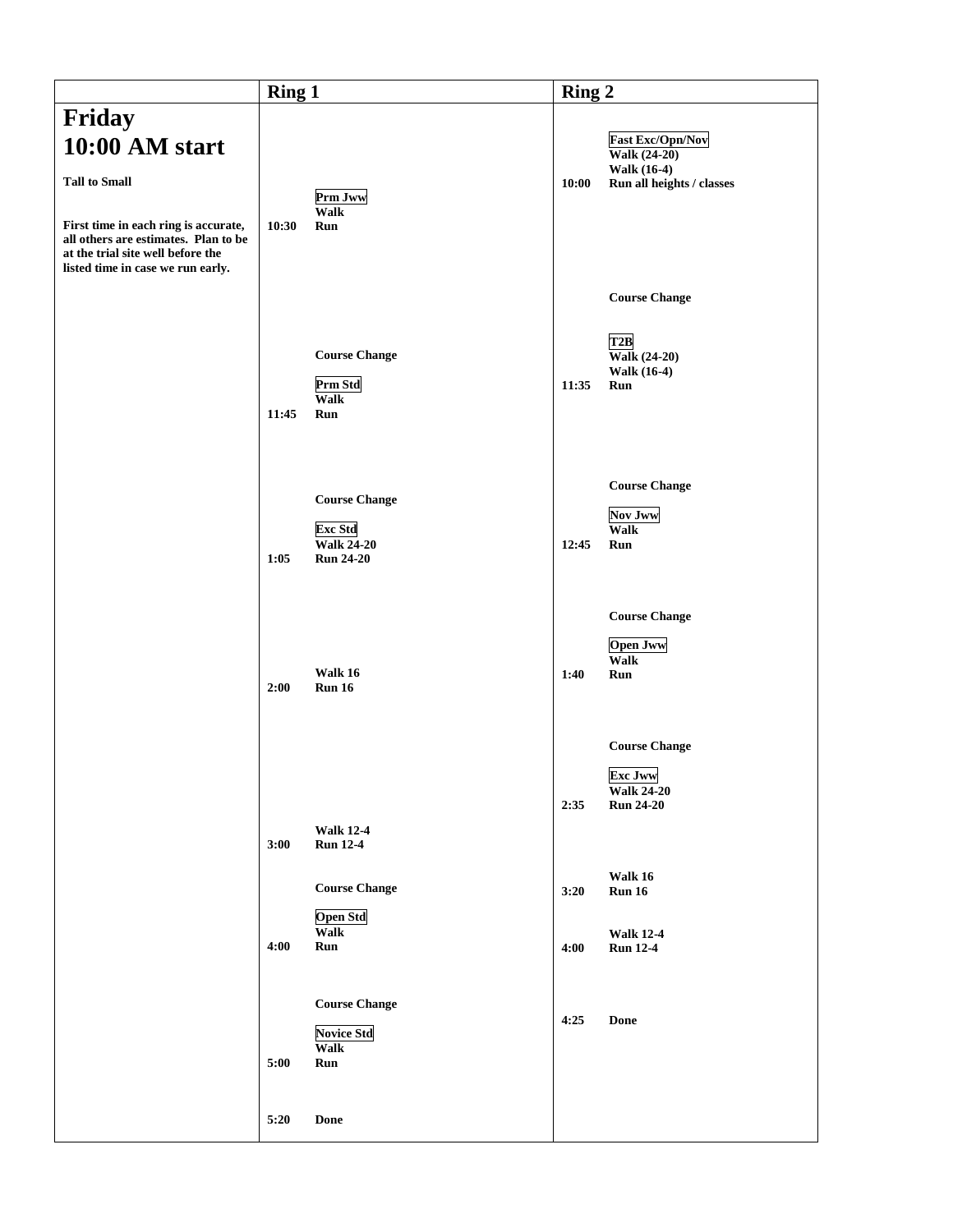| <b>Saturday</b><br>9:00 AM start<br><b>Small to Tall</b><br>First time in each ring is accurate,<br>all others are estimates. Plan to be<br>at the trial site well before the<br>listed time in case we run early. | 9:30<br>10:50 | Prm Jww<br><b>Walk</b><br>Run<br><b>Course Change</b><br>Prm Std<br><b>Walk</b><br>Run                    | 9:00<br>10:35 | <b>Fast Exc/Opn/Nov</b><br>Walk $(4-16)$<br>Walk (20-24)<br>Run all heights / classes<br><b>Course Change</b><br>T2B<br>Walk $(4-16)$<br>Walk (20-24)<br><b>Run</b> |
|--------------------------------------------------------------------------------------------------------------------------------------------------------------------------------------------------------------------|---------------|-----------------------------------------------------------------------------------------------------------|---------------|---------------------------------------------------------------------------------------------------------------------------------------------------------------------|
|                                                                                                                                                                                                                    | 12:15<br>1:00 | <b>Course Change</b><br><b>Exc Std</b><br><b>Walk 4-12</b><br><b>Run 4-12</b><br>Walk 16<br><b>Run 16</b> | 11:50<br>1:00 | <b>Course Change</b><br><b>Nov Jww</b><br><b>Walk</b><br>Run<br><b>Course Change</b><br><b>Open Jww</b><br><b>Walk</b><br>Run                                       |
|                                                                                                                                                                                                                    | 2:00          | <b>Walk 20-24</b><br><b>Run 20-24</b>                                                                     | 1:50          | <b>Course Change</b><br><b>Exc Jww</b><br>Walk $4-12$<br><b>Run 4-12</b>                                                                                            |
|                                                                                                                                                                                                                    | 3:20          | <b>Course Change</b><br><b>Open Std</b><br><b>Walk</b><br>Run                                             | 2:35          | Walk 16<br><b>Run 16</b>                                                                                                                                            |
|                                                                                                                                                                                                                    | 4:25          | <b>Course Change</b><br><b>Novice Std</b><br><b>Walk</b><br>Run                                           | 3:15<br>3:50  | <b>Walk 20-24</b><br><b>Run 20-24</b><br>Done                                                                                                                       |
|                                                                                                                                                                                                                    | 5:00          | $\mathbf{Done}$                                                                                           |               |                                                                                                                                                                     |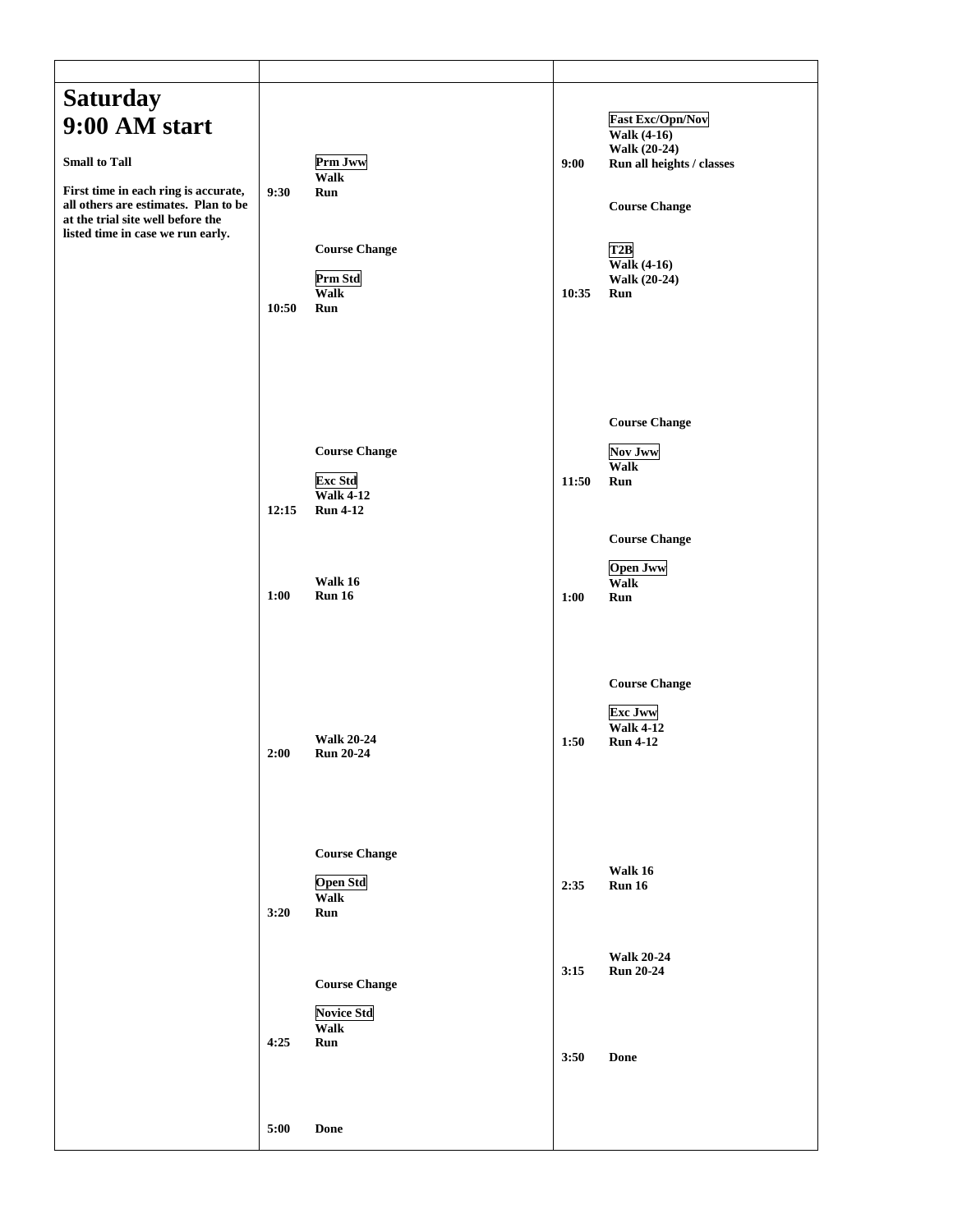| <b>Sunday</b><br>9:00 AM start<br><b>Tall to Small</b><br>First time in each ring is accurate,<br>all others are estimates. Plan to be<br>at the trial site well before the<br>listed time in case we run early. | 9:30<br>10:35 | Prm Jww<br>Walk<br>Run<br><b>Course Change</b><br>Prm Std<br>Walk<br>Run        | 9:00<br>10:25 | <b>Fast Exc/Opn/Nov</b><br>Walk<br>Run all heights / classes<br><b>Course Change</b><br>T2B<br><b>Walk</b><br>Run |
|------------------------------------------------------------------------------------------------------------------------------------------------------------------------------------------------------------------|---------------|---------------------------------------------------------------------------------|---------------|-------------------------------------------------------------------------------------------------------------------|
|                                                                                                                                                                                                                  | 11:50         | <b>Course Change</b><br><b>Exc Std</b><br><b>Walk 24-20</b><br><b>Run 24-20</b> | 11:35         | <b>Course Change</b><br><b>Nov Jww</b><br><b>Walk</b><br>Run                                                      |
|                                                                                                                                                                                                                  | 12:50         | Walk 16<br><b>Run 16</b>                                                        | 12:40         | <b>Course Change</b><br><b>Open Jww</b><br><b>Walk</b><br>Run<br><b>Course Change</b>                             |
|                                                                                                                                                                                                                  | 1:35          | <b>Walk 12-4</b><br><b>Run 12-4</b>                                             | 1:25          | <b>Exc Jww</b><br><b>Walk 24-20</b><br><b>Run 24-20</b><br>Walk 16                                                |
|                                                                                                                                                                                                                  |               | <b>Course Change</b><br><b>Open Std</b><br>Walk                                 | 2:00          | <b>Run 16</b>                                                                                                     |
|                                                                                                                                                                                                                  | 2:45<br>3:40  | Run<br><b>Course Change</b><br><b>Novice Std</b><br>Walk<br>Run                 | 2:45<br>3:10  | <b>Walk 12-4</b><br><b>Run 12-4</b><br><b>Done</b>                                                                |
|                                                                                                                                                                                                                  | 4:10          | <b>Done</b>                                                                     |               |                                                                                                                   |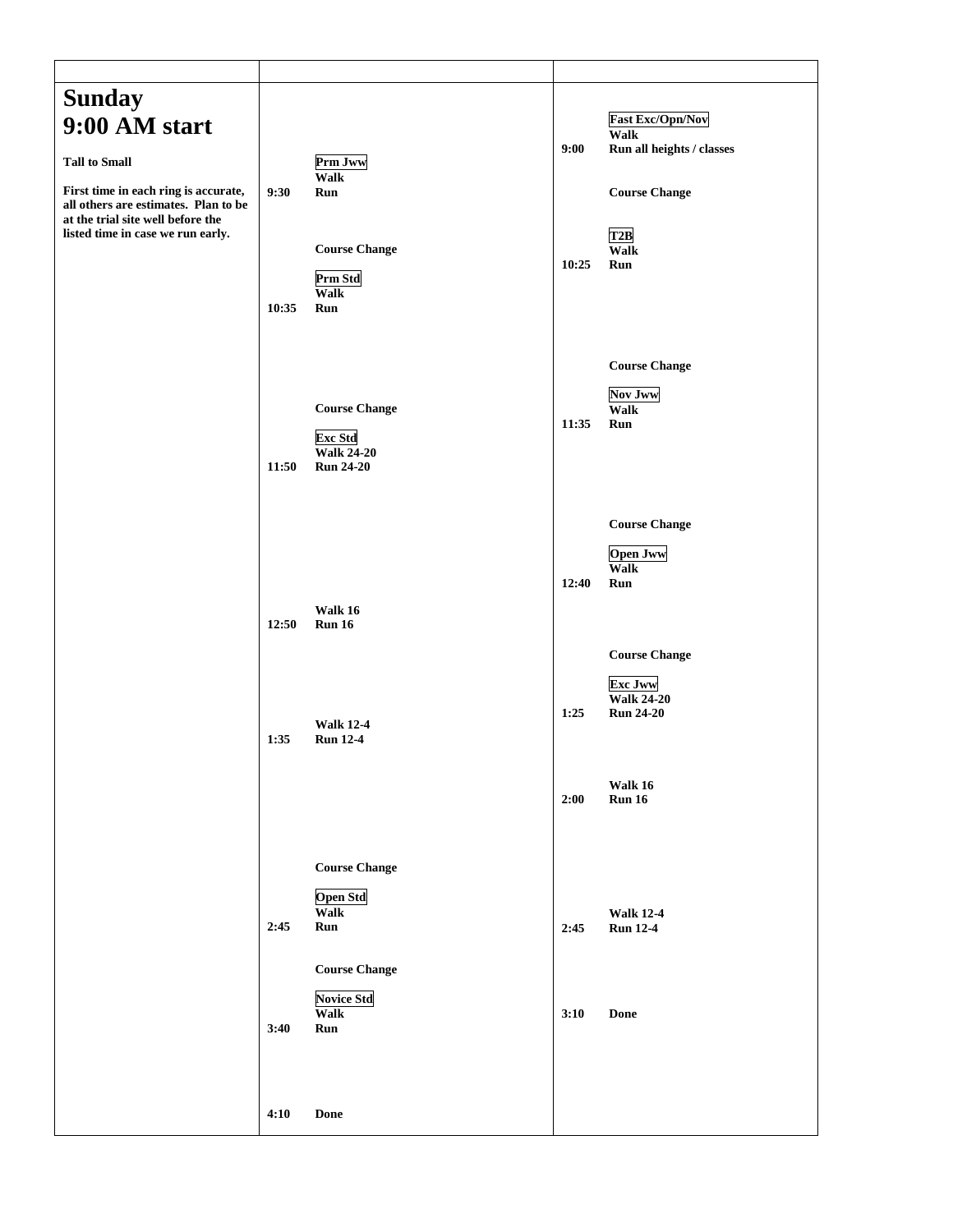### *Friday – 415 runs*  $NOV$

| <b>010</b><br>Division<br>NOV A                                   | 4                | 8                               | 12                           | 16<br>1                       | 20                    | 24                   | 24C | 14 | 18                 | Judge<br><b>Torka Poet</b>                                      | <b>Ring</b><br>1                            |
|-------------------------------------------------------------------|------------------|---------------------------------|------------------------------|-------------------------------|-----------------------|----------------------|-----|----|--------------------|-----------------------------------------------------------------|---------------------------------------------|
| NOV B<br>NOV P                                                    |                  | 1                               | 1                            | 2<br>3                        | 3<br>1                | 1                    |     |    |                    | <b>Torka Poet</b><br><b>Torka Poet</b>                          | 1<br>1                                      |
| <b>NOV</b><br>STD                                                 |                  | 1<br><b>OPN</b>                 | 1                            | 6                             | 4                     | 1                    |     |    |                    | <b>TOTAL</b>                                                    | 13                                          |
| <b>Division</b><br><b>OPEN</b><br>OPEN <sub>P</sub><br><b>OPN</b> | $\boldsymbol{4}$ | 8<br>1<br>1                     | 12<br>1<br>2<br>3            | 16<br>2<br>2<br>4             | 20<br>7<br>1<br>8     | 24<br>3<br>3         | 24C | 14 | 18                 | Judge<br><b>Torka Poet</b><br><b>Torka Poet</b><br><b>TOTAL</b> | <b>Ring</b><br>1<br>1<br>19                 |
| STD<br><b>Division</b>                                            | 4                | <b>EXC</b><br>8                 | 12                           | 16                            | 20                    | 24                   | 24C | 14 | 18                 | Judge                                                           | Ring                                        |
| EX<br>EX <sub>P</sub>                                             |                  | 1                               | 1                            | 4<br>4                        | 4<br>2                | 2                    |     |    |                    | <b>Torka Poet</b><br><b>Torka Poet</b>                          | 1<br>1                                      |
| <b>MAS</b><br>MAS P                                               | 1                | 8<br>8                          | $\overline{7}$<br>2          | 9<br>13                       | 19<br>3               | 4                    |     |    |                    | <b>Torka Poet</b><br><b>Torka Poet</b>                          | 1<br>1                                      |
| EXC<br>STD                                                        | 1                | 17<br><b>PREM</b>               | 10                           | 30                            | 28                    | 6                    |     |    |                    | <b>TOTAL</b>                                                    | 92                                          |
| <b>Division</b><br><b>PRM</b>                                     | 4                | 8<br>3                          | 12<br>3                      | 16<br>7                       | 20<br>14              | 24<br>2              | 24C | 14 | 18                 | Judge<br><b>Torka Poet</b>                                      | <b>Ring</b><br>1                            |
| PRM P<br><b>PREM</b>                                              |                  | 1<br>4                          | 3                            | 2<br>9                        | $\overline{2}$<br>16  | $\overline{2}$       |     |    |                    | <b>Torka Poet</b><br><b>TOTAL</b>                               | 1<br>34                                     |
| <b>JWW</b><br><b>Division</b>                                     | $\boldsymbol{4}$ | NOV<br>8                        | 12                           | 16                            | 20                    | 24                   | 24C | 14 | 18                 | Judge                                                           | Ring                                        |
| NOV A                                                             |                  |                                 |                              | 1<br>2                        | 1                     |                      |     |    |                    | Dave Sliger                                                     | 2                                           |
| NOV B<br>NOV P                                                    |                  | 2                               | $\mathbf{1}$                 | $\overline{2}$                | 6<br>2                | $\mathbf{1}$         |     |    |                    | Dave Sliger<br>Dave Sliger                                      | $\overline{c}$<br>$\overline{2}$            |
| <b>NOV</b><br><b>JWW</b>                                          |                  | $\overline{2}$<br>OPN           | 1                            | 5                             | 9                     | 1                    |     |    |                    | <b>TOTAL</b>                                                    | 18                                          |
| <b>Division</b><br><b>OPEN</b>                                    | 4                | 8                               | 12<br>1                      | 16<br>4                       | 20<br>4               | 24<br>3              | 24C | 14 | 18                 | Judge<br>Dave Sliger                                            | <b>Ring</b><br>2                            |
| <b>OPEN P</b><br><b>OPN</b>                                       |                  | 1<br>1                          | 3<br>4                       | 2<br>6                        | 1<br>5                | 3                    |     |    |                    | Dave Sliger<br><b>TOTAL</b>                                     | $\overline{c}$<br>19                        |
| <b>JWW</b>                                                        |                  | <b>EXC</b>                      |                              |                               |                       |                      |     |    |                    |                                                                 |                                             |
| <b>Division</b><br>EX                                             | 4                | 8                               | 12                           | 16<br>3                       | 20<br>$\overline{4}$  | 24<br>4              | 24C | 14 | 18                 | Judge<br>Dave Sliger                                            | Ring<br>2                                   |
| EX P<br><b>MAS</b>                                                |                  | 1<br>8                          | 7                            | 3<br>10                       | 1<br>19               | 4                    |     |    |                    | Dave Sliger<br>Dave Sliger                                      | $\overline{c}$<br>$\mathbf{2}$              |
| MAS P<br>EXC                                                      | 1<br>1           | 8<br>17                         | 2<br>9                       | 14<br>30                      | 2<br>26               | 8                    |     |    |                    | Dave Sliger<br>TOTAL                                            | $\mathbf{2}$<br>91                          |
| <b>JWW</b>                                                        |                  | <b>PREM</b>                     |                              |                               |                       |                      |     |    |                    |                                                                 |                                             |
| <b>Division</b><br><b>PRM</b>                                     | 4                | 8<br>1                          | 12<br>2                      | 16<br>$\overline{\mathbf{c}}$ | 20<br>15              | 24<br>$\overline{c}$ | 24C | 14 | 18                 | Judge<br><b>Torka Poet</b>                                      | <b>Ring</b><br>1                            |
| <b>PRMP</b><br><b>PREM</b>                                        |                  | 1<br>$\overline{c}$             | 2                            | 5<br>$\overline{7}$           | 15                    | 2                    |     |    |                    | Torka Poet<br><b>TOTAL</b>                                      | 1<br>28                                     |
| FAST<br><b>Division</b>                                           | 4                | <b>NOV</b><br>8                 | 12                           | 16                            | 20                    | 24                   | 24C | 14 | 18                 | Judge                                                           | Ring                                        |
| NOV B                                                             |                  | $\overline{2}$                  | 3                            | 2                             | 2                     | 2                    |     |    |                    | Dave Sliger                                                     | 2                                           |
| NOV <sub>P</sub><br><b>NOV</b>                                    |                  | 2                               | 3                            | 2<br>4                        | $\overline{2}$        | 2                    |     |    |                    | Dave Sliger<br>$\pmb{TOTAL}$                                    | $\boldsymbol{2}$<br>13                      |
| FAST<br><b>Division</b>                                           | 4                | OPN<br>8                        | 12                           | 16                            | 20                    | 24                   | 24C | 14 | 18                 | Judge                                                           | <b>Ring</b>                                 |
| OPEN<br>OPEN <sub>P</sub>                                         |                  |                                 | $\mathbf{1}$                 | 1                             | 3                     | 2                    |     |    |                    | Dave Sliger<br>Dave Sliger                                      | 2<br>$\overline{\mathbf{c}}$                |
| <b>OPN</b><br>FAST                                                |                  | EXC                             | 1                            | 1                             | 3                     | $\overline{c}$       |     |    |                    | <b>TOTAL</b>                                                    | 7                                           |
| <b>Division</b>                                                   | 4                | 8                               | 12                           | 16                            | 20                    | 24                   | 24C | 14 | 18                 | Judge                                                           | Ring                                        |
| EX<br>EX <sub>P</sub>                                             |                  | 1                               | 1                            | 6<br>3                        | 1                     | 4                    |     |    |                    | Dave Sliger<br>Dave Sliger                                      | 2<br>$\overline{\mathbf{c}}$                |
| <b>MAS</b><br>MAS P                                               |                  | 4<br>1                          | $\boldsymbol{2}$<br>1        | 2<br>5                        | $\boldsymbol{2}$<br>1 |                      |     |    |                    | Dave Sliger<br>Dave Sliger                                      | $\boldsymbol{2}$<br>$\overline{\mathbf{c}}$ |
| EXC<br>T <sub>2</sub> B                                           |                  | 6<br>T <sub>2</sub> B           | 4                            | 16                            | 4                     | 4                    |     |    |                    | <b>TOTAL</b>                                                    | 34                                          |
| <b>Division</b>                                                   | 4                | 8                               | 12                           | 16                            | 20                    | 24                   | 24C | 14 | 18                 | Judge                                                           | Ring                                        |
| PREF<br><b>REG</b>                                                |                  | $\boldsymbol{2}$<br>$\mathbf 5$ | 3<br>$\overline{\mathbf{c}}$ | 7<br>8                        | $\overline{2}$<br>10  | 6                    |     |    |                    | Dave Sliger<br>Dave Sliger                                      | 2<br>$\overline{c}$                         |
| T <sub>2</sub> B<br><b>Judge Totals</b>                           |                  | $\overline{7}$                  | 5                            | 15                            | 12                    | 6                    |     |    | <b>Ring Totals</b> | TOTAL                                                           | 45                                          |
| <b>Torka Poet</b><br>Dave Sliger                                  |                  | 186<br>227                      |                              |                               |                       |                      |     |    | Ring 1<br>Ring 2   | 186<br>227                                                      |                                             |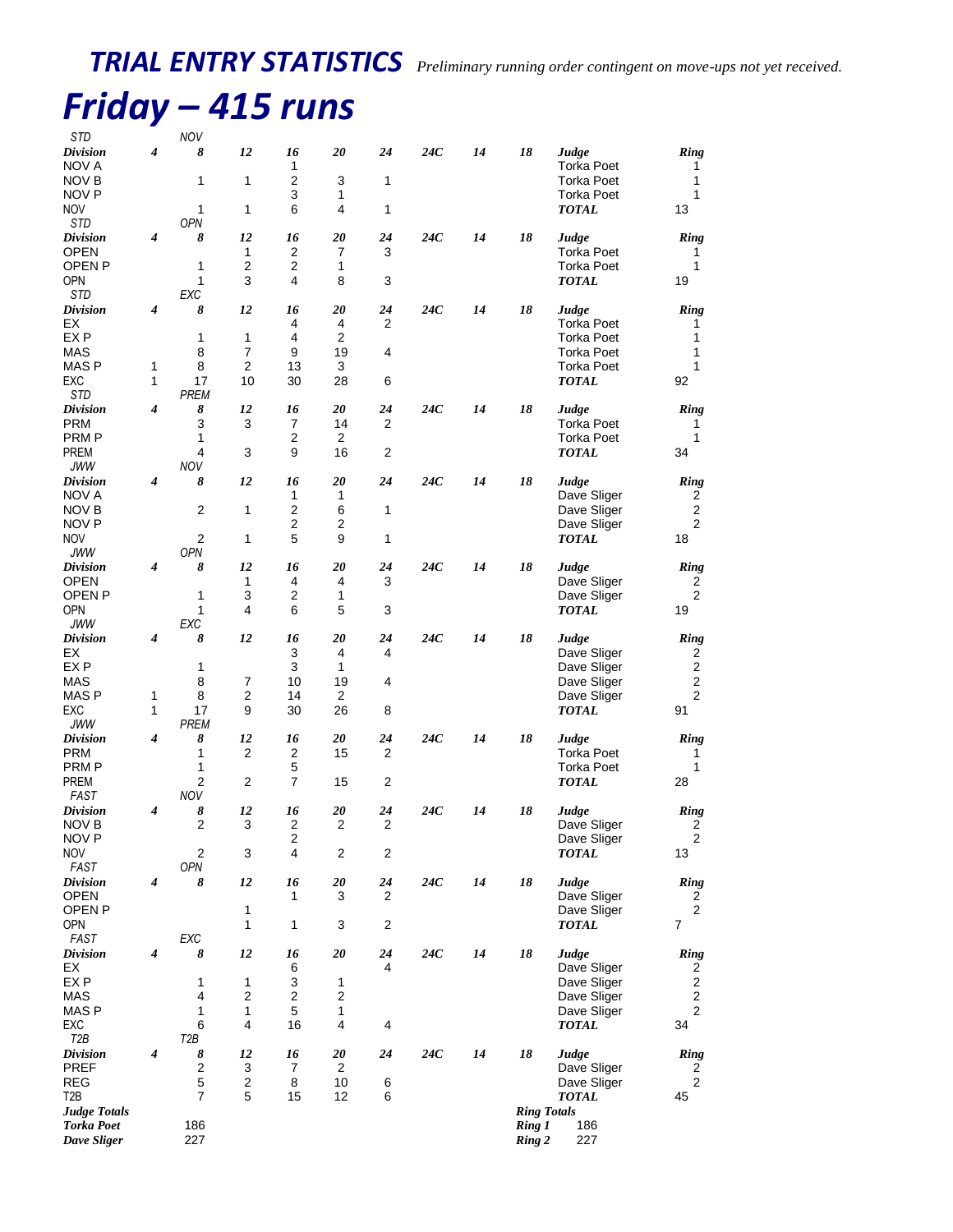# *Saturday – 465 runs*

| STD                                      |   | <b>NOV</b>       |                |                           |                |                |     |    |                    |                      |                  |
|------------------------------------------|---|------------------|----------------|---------------------------|----------------|----------------|-----|----|--------------------|----------------------|------------------|
| <b>Division</b>                          | 4 | 8                | 12             | 16                        | 20             | 24             | 24C | 14 | 18                 | Judge                | Ring             |
| NOV A                                    |   |                  |                | 1                         |                | 1              |     |    |                    | Dave Sliger          | 1                |
| <b>NOV B</b>                             |   | 2                | 3              | 3                         | 3              | 4              |     |    |                    | Dave Sliger          | 1                |
| NOV P                                    | 1 |                  | 2              | 3                         | 1              |                |     |    |                    | Dave Sliger          | 1                |
| <b>NOV</b>                               | 1 | 2                | 5              | 7                         | 4              | 5              |     |    |                    | TOTAL                | 24               |
| STD                                      |   | <b>OPN</b>       |                |                           |                |                |     |    |                    |                      |                  |
| <b>Division</b>                          | 4 | 8                | 12             | 16                        | 20             | 24             | 24C | 14 | 18                 | Judge                | Ring             |
| OPEN                                     |   |                  | 1              | 3                         | 6              | 3              |     |    |                    | Dave Sliger          | 1                |
| <b>OPEN P</b>                            |   | 1                | 2              | 2                         | 1              |                |     |    |                    | Dave Sliger          | 1                |
| <b>OPN</b>                               |   | 1                | 3              | 5                         | 7              | 3              |     |    |                    | <b>TOTAL</b>         | 19               |
| STD                                      |   | EXC              |                |                           |                |                |     |    |                    |                      |                  |
| <b>Division</b><br>ЕX                    | 4 | 8                | 12<br>2        | 16<br>5                   | 20<br>4        | 24<br>1        | 24C | 14 | 18                 | Judge<br>Dave Sliger | Ring<br>1        |
| EX <sub>P</sub>                          |   | 3                |                | 4                         | 2              |                |     |    |                    | Dave Sliger          | 1                |
| MAS                                      |   | 8                | 6              | 10                        | 20             | 4              |     |    |                    | Dave Sliger          | 1                |
| MAS P                                    | 1 | 8                | 3              | 16                        | 4              |                |     |    |                    | Dave Sliger          | 1                |
| EXC                                      | 1 | 19               | 11             | 35                        | 30             | 5              |     |    |                    | <b>TOTAL</b>         | 101              |
| STD                                      |   | <b>PREM</b>      |                |                           |                |                |     |    |                    |                      |                  |
| <b>Division</b>                          | 4 | 8                | 12             | 16                        | 20             | 24             | 24C | 14 | 18                 | Judge                | Ring             |
| <b>PRM</b>                               |   | 2                | 3              | 3                         | 14             | 3              |     |    |                    | Dave Sliger          | 1                |
| PRM P                                    |   | 4                |                | 4                         | 2              |                |     |    |                    | Dave Sliger          | 1                |
| <b>PREM</b>                              |   | 6                | 3              | $\overline{7}$            | 16             | 3              |     |    |                    | TOTAL                | 35               |
| JWW                                      |   | <b>NOV</b>       |                |                           |                |                |     |    |                    |                      |                  |
| <i>Division</i>                          | 4 | 8                | 12             | 16                        | 20             | 24             | 24C | 14 | 18                 | Judge                | <b>Ring</b>      |
| NOV A                                    |   |                  |                | 1                         | 1              | 1              |     |    |                    | <b>Torka Poet</b>    | 2                |
| NOV B                                    |   | 3                | 3              | 4                         | 8              | 3              |     |    |                    | Torka Poet           | $\overline{2}$   |
| NOV P                                    | 1 |                  | 2              | $\overline{2}$            | $\overline{2}$ |                |     |    |                    | <b>Torka Poet</b>    | $\overline{2}$   |
| <b>NOV</b>                               | 1 | 3                | 5              | $\overline{7}$            | 11             | 4              |     |    |                    | <b>TOTAL</b>         | 31               |
| JWW                                      |   | OPN              |                |                           |                |                |     |    |                    |                      |                  |
| <b>Division</b>                          | 4 | 8                | 12             | 16                        | 20             | 24             | 24C | 14 | 18                 | Judge                | Ring             |
| OPEN                                     |   |                  | 2              | 3                         | 3              | 2              |     |    |                    | <b>Torka Poet</b>    | 2                |
| OPEN <sub>P</sub>                        |   | 1                | $\overline{2}$ | 2                         |                |                |     |    |                    | <b>Torka Poet</b>    | $\overline{2}$   |
| <b>OPN</b>                               |   | 1                | 4              | 5                         | 3              | $\overline{2}$ |     |    |                    | <b>TOTAL</b>         | 15               |
| <b>JWW</b>                               |   | <b>EXC</b>       |                |                           |                |                |     |    |                    |                      |                  |
| <b>Division</b>                          | 4 | 8                | 12             | 16                        | 20             | 24             | 24C | 14 | 18                 | Judge                | Ring             |
| EХ                                       |   |                  |                | 5                         | 6              | 2              |     |    |                    | Torka Poet           | 2                |
| EX P                                     |   | 2                |                | $\overline{4}$            | 2              |                |     |    |                    | Torka Poet           | 2                |
| <b>MAS</b>                               |   | 8                | 7              | 9                         | 20             | 4              |     |    |                    | Torka Poet           | 2                |
| <b>MASP</b>                              | 2 | 9                | 3              | 16                        | 4              |                |     |    |                    | <b>Torka Poet</b>    | $\overline{2}$   |
| EXC                                      | 2 | 19               | 10             | 34                        | 32             | 6              |     |    |                    | <b>TOTAL</b>         | 103              |
| JWW                                      |   | PREM             |                |                           |                |                |     |    |                    |                      |                  |
| <b>Division</b><br><b>PRM</b>            | 4 | 8<br>2           | 12<br>2        | 16<br>1                   | 20<br>17       | 24<br>3        | 24C | 14 | 18                 | Judge<br>Dave Sliger | Ring<br>1        |
| <b>PRMP</b>                              |   | 3                |                | 4                         | 1              |                |     |    |                    | Dave Sliger          | 1                |
| <b>PREM</b>                              |   | 5                | 2              | 5                         | 18             | 3              |     |    |                    | <b>TOTAL</b>         | 33               |
| FAST                                     |   | NOV              |                |                           |                |                |     |    |                    |                      |                  |
| <b>Division</b>                          | 4 | 8                | 12             | 16                        | 20             | 24             | 24C | 14 | 18                 | Judge                | <b>Ring</b>      |
| NOV B                                    |   | 1                | 4              | 1                         | 5              | 3              |     |    |                    | <b>Torka Poet</b>    | 2                |
| NOV <sub>P</sub>                         |   |                  | $\mathbf{1}$   | $\overline{\mathbf{c}}$   |                |                |     |    |                    | <b>Torka Poet</b>    | $\overline{c}$   |
| <b>NOV</b>                               |   | 1                | 5              | 3                         | 5              | 3              |     |    |                    | <b>TOTAL</b>         | 17               |
| FAST                                     |   | OPN              |                |                           |                |                |     |    |                    |                      |                  |
| <b>Division</b>                          | 4 | 8                | 12             | 16                        | 20             | 24             | 24C | 14 | 18                 | Judge                | Ring             |
| <b>OPEN</b>                              |   | 1                |                | 1                         | $\overline{c}$ | 1              |     |    |                    | <b>Torka Poet</b>    | 2                |
| OPEN <sub>P</sub>                        |   |                  |                |                           | 1              |                |     |    |                    | <b>Torka Poet</b>    | $\boldsymbol{2}$ |
| <b>OPN</b>                               |   | 1                |                | 1                         | 3              | 1              |     |    |                    | <b>TOTAL</b>         | 6                |
| <b>FAST</b>                              |   | EXC              |                |                           |                |                |     |    |                    |                      |                  |
| <b>Division</b>                          | 4 | 8                | 12             | 16                        | 20             | 24             | 24C | 14 | 18                 | Judge                | Ring             |
| ЕX                                       |   |                  |                | 3                         | 1              | 3              |     |    |                    | <b>Torka Poet</b>    | 2                |
| EX P                                     |   |                  |                | $\ensuremath{\mathsf{3}}$ | 2              |                |     |    |                    | <b>Torka Poet</b>    | $\overline{2}$   |
| <b>MAS</b>                               |   | 5                | 2              | $\mathbf{1}$              | $\overline{c}$ |                |     |    |                    | <b>Torka Poet</b>    | $\boldsymbol{2}$ |
| MAS <sub>P</sub>                         |   | 4                | 1              | 5                         |                |                |     |    |                    | <b>Torka Poet</b>    | 2                |
| EXC                                      |   | 9                | 3              | 12                        | 5              | 3              |     |    |                    | <b>TOTAL</b>         | 32               |
| T <sub>2</sub> B                         |   | T <sub>2</sub> B |                |                           |                |                |     |    |                    |                      |                  |
| <b>Division</b>                          | 4 | 8                | 12             | 16                        | 20             | 24             | 24C | 14 | 18                 | Judge                | Ring             |
| <b>PREF</b>                              | 1 | 1                | 2              | 8                         |                |                |     |    |                    | <b>Torka Poet</b>    | 2                |
| <b>REG</b>                               |   | 6                | 4              | $\boldsymbol{7}$          | 12             | 8              |     |    |                    | <b>Torka Poet</b>    | $\overline{c}$   |
| T <sub>2</sub> B                         | 1 | 7                | 6              | 15                        | 12             | 8              |     |    |                    | <b>TOTAL</b>         | 49               |
| <b>Judge Totals</b><br><b>Torka Poet</b> |   |                  |                |                           |                |                |     |    | <b>Ring Totals</b> | 212                  |                  |
| Dave Sliger                              |   | 253<br>212       |                |                           |                |                |     |    | Ring 1<br>Ring 2   | 253                  |                  |
|                                          |   |                  |                |                           |                |                |     |    |                    |                      |                  |